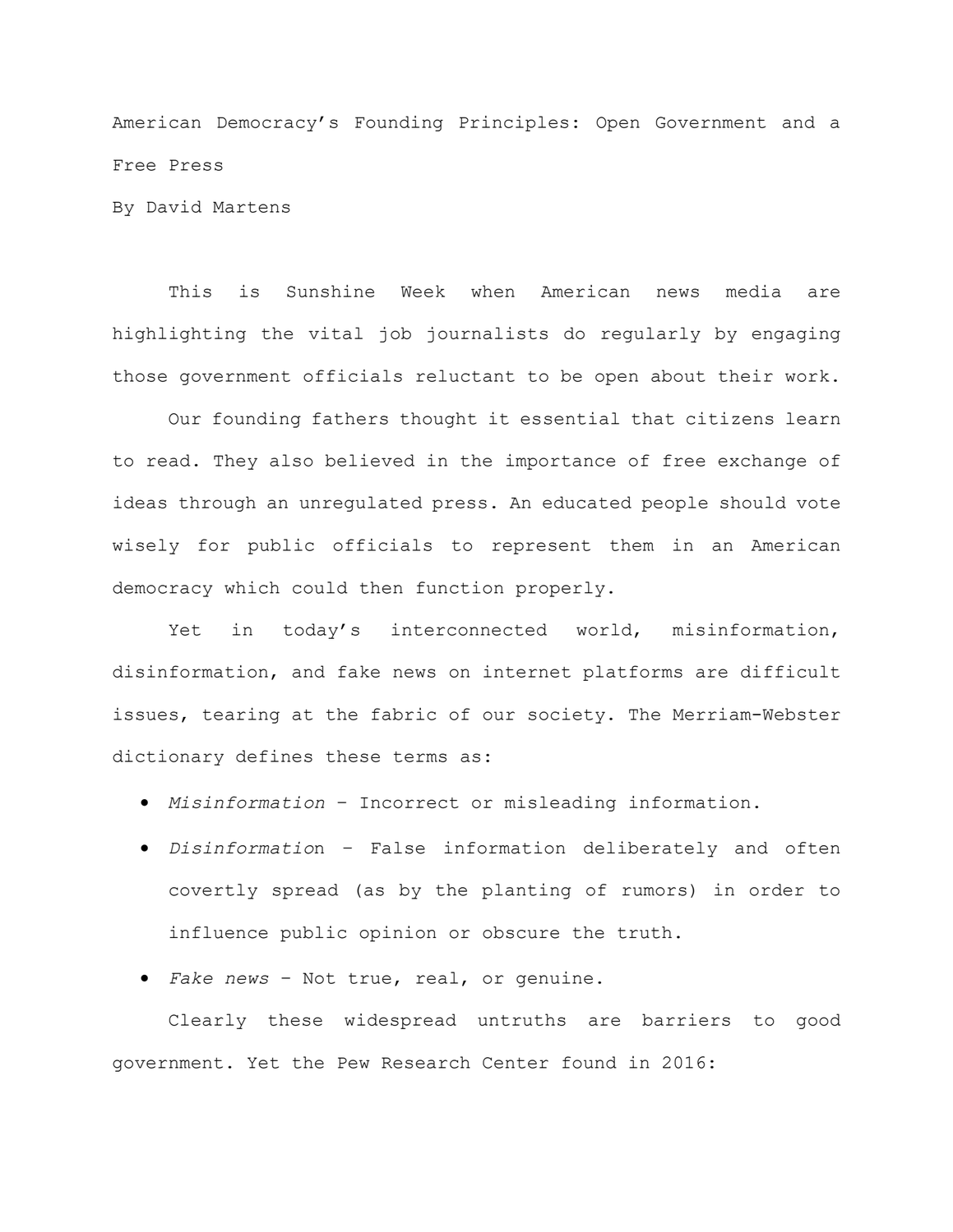"Some Americans say they have contributed directly to the distribution of fake news by sharing it themselves. About a quarter (23%) say they have ever shared such stories, while roughly equal portions say they have shared made-up news knowingly and unknowingly."

Trust in reporting from truthful sources is more crucial than ever as "alternative facts" abound and spread instantly on social media. Your subscription to a reliable news source shields you from these lies, and we work tirelessly to ensure we have the most up-to-date, accurate information possible.

Open government laws are a critical mainstay of democracy. In 1978 the United States Supreme Court said this about the Freedom of Information Act (FOIA): "The basic purpose of FOIA is to ensure an informed citizenry, vital to the functioning of a democratic society, needed to check against corruption and to hold the governors accountable to the governed."

These standards apply here through Pennsylvania's Sunshine Act requiring open meetings and the Right to Know law mandating open records. These laws guarantee the public's right to be informed about government actions and hold public officials accountable.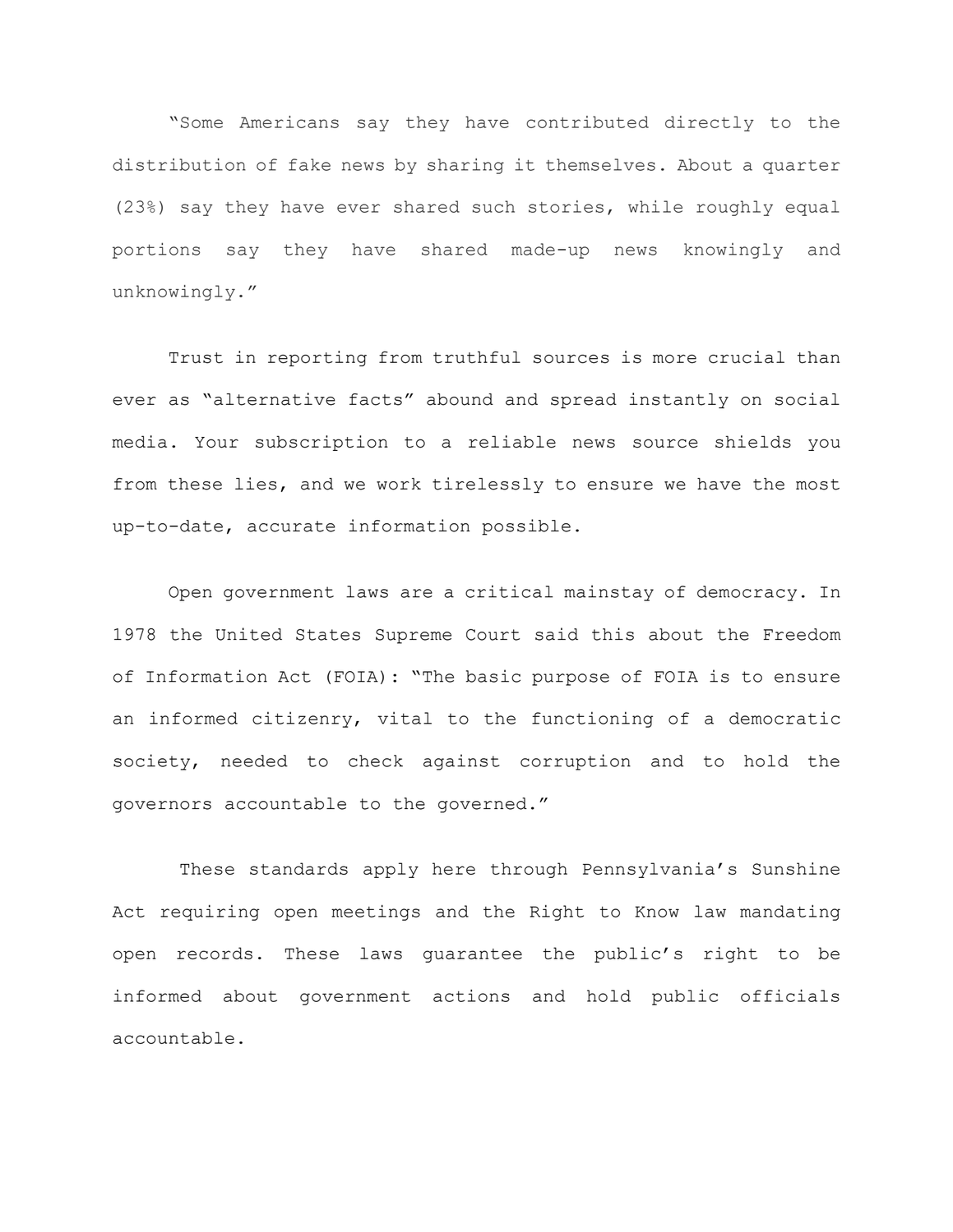It is not unusual for our journalists to encounter barriers to access, which interferes with our ability to report accurately. Melissa Bevan Melewsky, media law counsel for the Pennsylvania NewsMedia Association, assists our staff - and journalists throughout the state - striving for responsible reporting on local governments.

"Every year I receive about 600 Sunshine Act calls and approximately 800 Right to Know Law (RTKL) calls from journalists experiencing public access issues," Melewsky wrote recently. "The last two years those numbers increased significantly as citizens also reached out for help understanding what to do when public officials don't comply. That demand has highlighted some of the problems with the law."

The Sunshine Act is very difficult to enforce. There is no statewide agency to oversee compliance, leaving few options other than a lawsuit when a problem arises. Lawsuits are expensive and time consuming, and most people are unable to bear the high burdens associated with litigation. The legislature should make it easier to enforce the law to encourage compliance and increase public participation.

Pennsylvania's law is one of the nation's worst regarding access to investigatory records. Criminal and non-criminal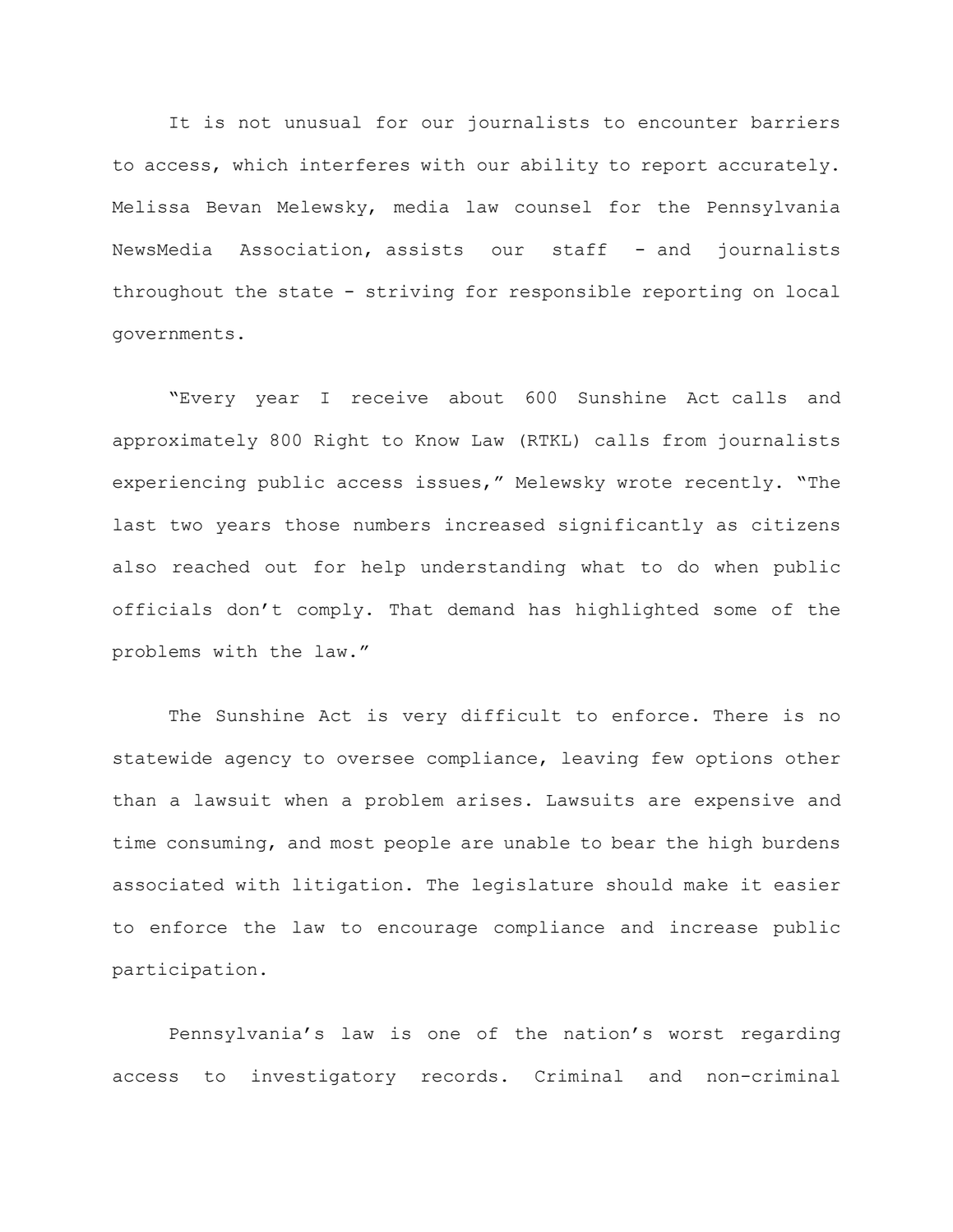investigation exemptions have no time limit: they remain unavailable forever, even long after the investigation is closed. This is a significant problem the legislature should address by narrowing the exemptions and providing access to records after the investigation is over.

The Office of Open Records (OOR) is the state agency overseeing RTKL compliance and provides free training and resources on both the Right to Know Law and the Sunshine Act. While these trainings are robust, regular, and free, public officials are not required to take them. They should be. Citizens should also know the importance of accountable government to empower them to push back when public officials fall short on compliance.

I encourage you to take advantage of the resources available from the Office of Open Records [\(www.openrecords.pa.gov\)](http://www.openrecords.pa.gov/), and if you agree these state laws should be updated to improve public access and accountability, please let us know by writing to communications@panewsmedia.org.